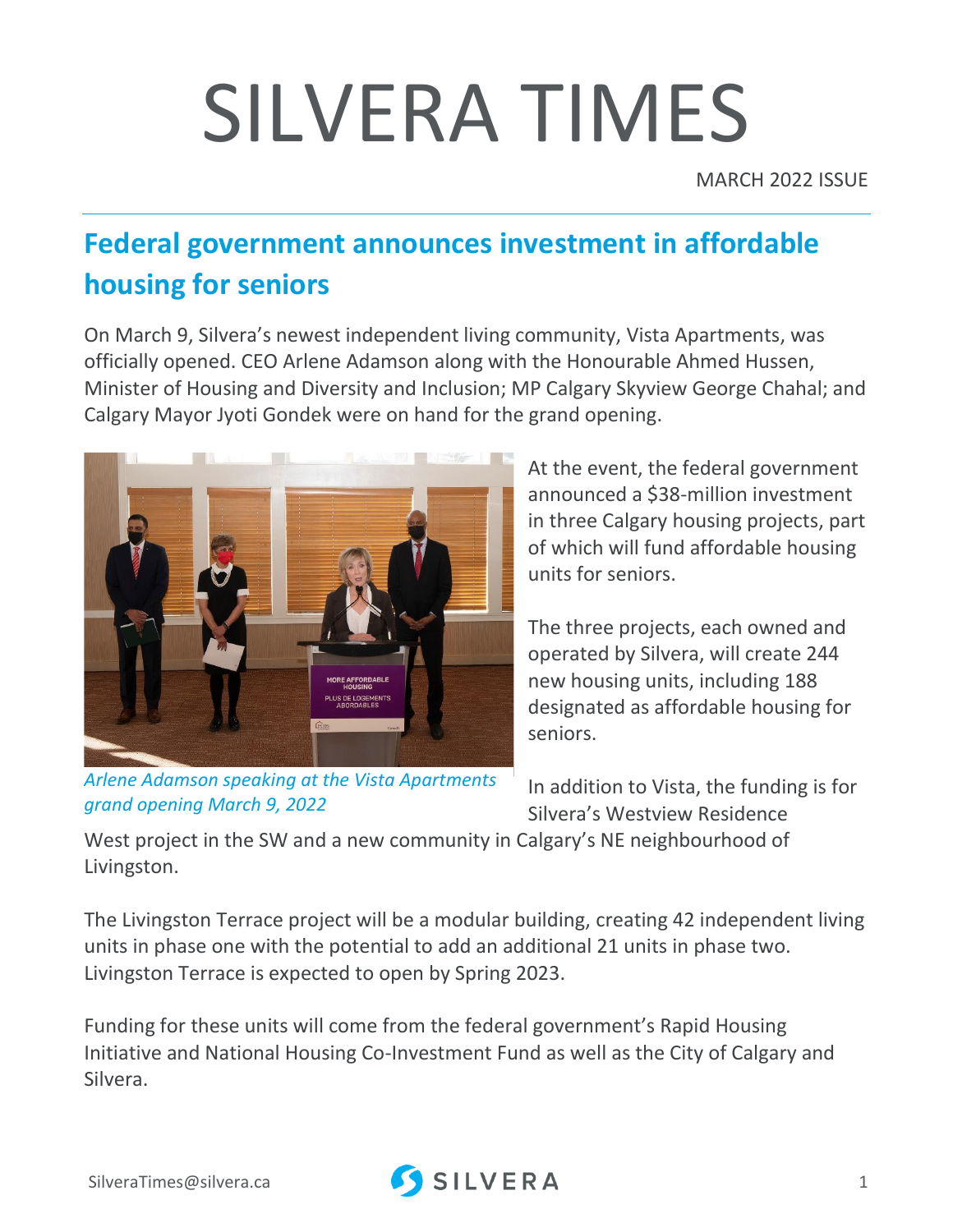### **Silvera will begin to offer market-rate suites at Willow Park on the Bow**

A newly renovated show suite at Willow Park at the Bow is now ready to tour.

Silvera is making changes to some suites in this independent living community in Bridgeland to add a market-rate option for residents.

Willow Park on the Bow is a unique property in the Silvera portfolio, offering self-contained apartments with kitchens in addition to six prepared meals per month, with the option to purchase additional meals and housekeeping services.  $T_0$  view the new show



suite, please call Amanda at 403.369.7507 or learn more at silvera.ca.

#### **Gilchrist community opening; Confed community closing**



The first of Silvera's Confederation Park residents will be moving to Gilchrist community in the NE neighbourhood of Pineridge within the next month.

It's an exciting journey that has been more than a year in the making, after last spring's announcement to close the aging Confederation Park community.

Gilchrist is a four-storey building, with 114 rentgeared-to-income suites, multi-purpose rooms, a dining room with vaulted ceiling, hair salon, corner

store, grab-and-go bistro, multiple outdoor balconies, patios, and a heated underground parkade.

If you or someone you know is interested in moving to the new Gilchrist community, please contact Silvera's Community Living team at 403-567-5301 to learn more!

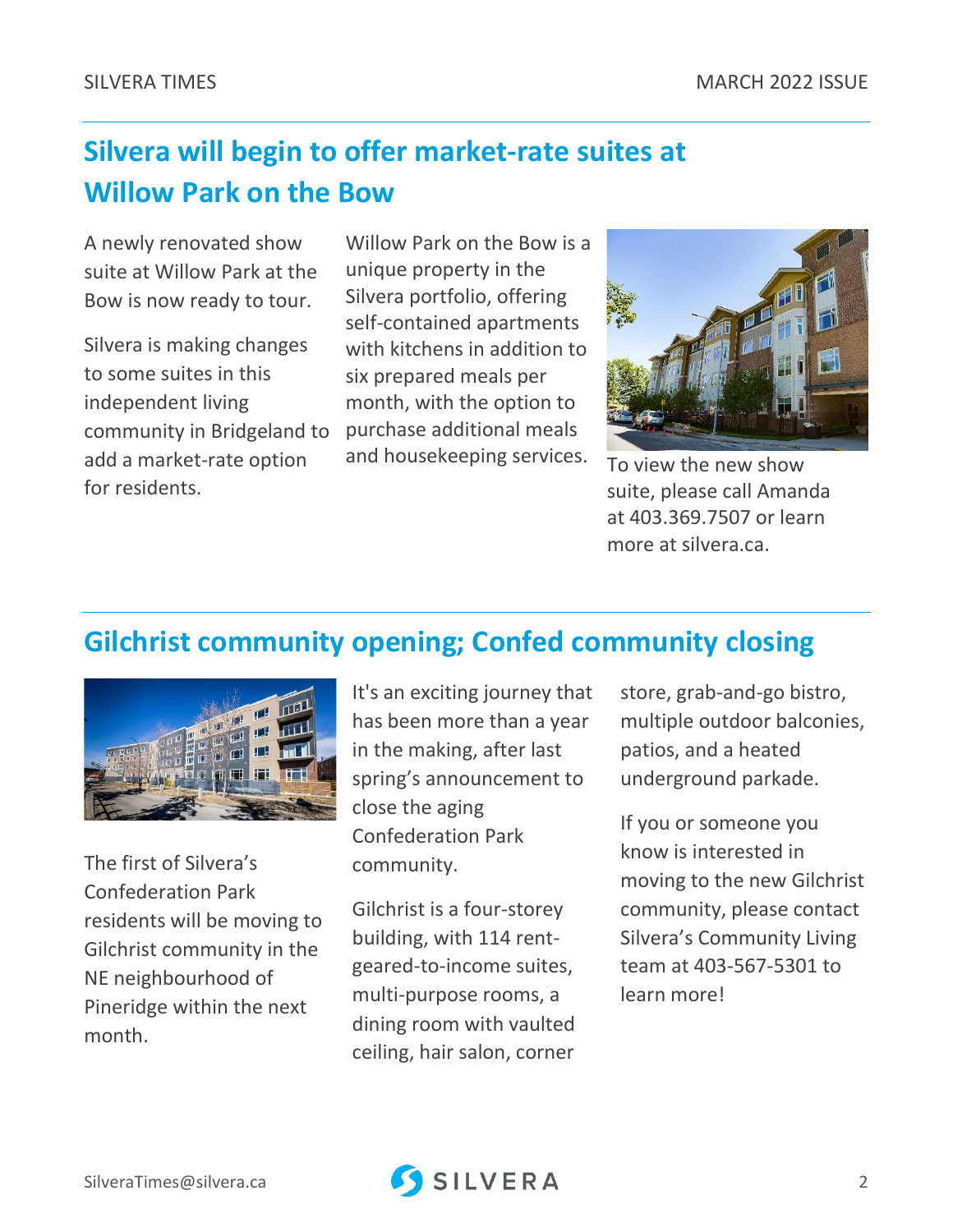#### **Spring Fling in Bridgeland**







Silvera residents, employees, neighbours and families celebrated together for the first time in two years on March 19, thanks to a Warm Up to Winter grant from [Parks Foundation Calgary](https://www.facebook.com/ParksFdnCalgary/?__cft__%5b0%5d=AZVqxKDN8DpxkIhb5r-rrdNIbiG05C7wSBcWZsLWwYLJGbUp8WWkh4QnxzQLEgS9J9iRIgSaNqeX-OjgfF83UpOd3zHUORmdegrlshfOVhrWpJt3TomtsvV6E6ITr0J4mtxqfZV1MxxEM-pJ1WwjWCYg&__tn__=kK-R) and the City of Calgary. These organizations partnered to provide funding for an outdoor event that allowed us to safely gather and live our best lives together once again.

Great spring weather, good cheer, reindeer, food trucks, jugglers, music, crafts and vendors made for an amazing community party in Bridgeland!

It felt fantastic to celebrate together again, with residents, employees, neighbours, and families enjoying the sunshine and good community vibes. We can hardly wait 'til next time!